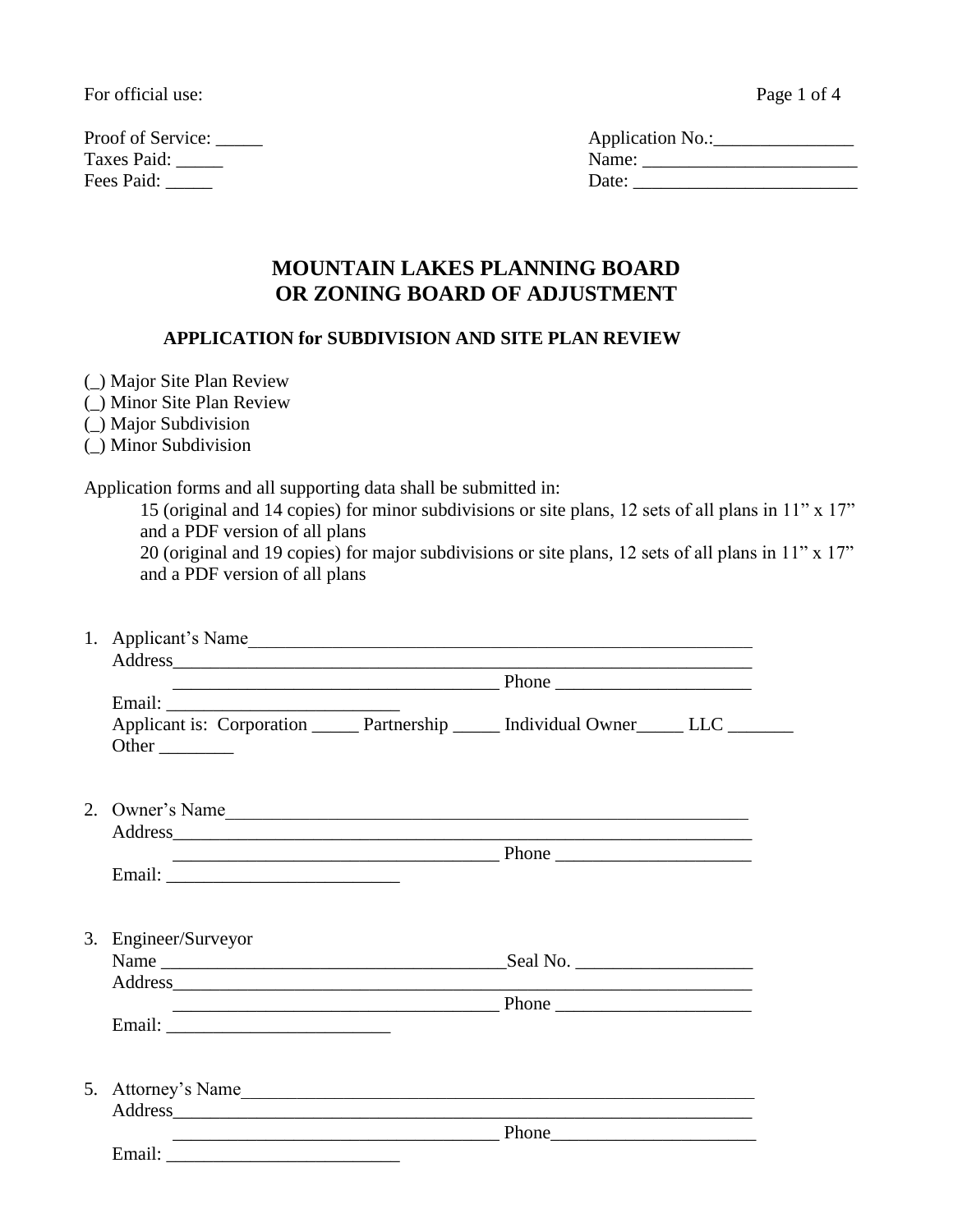|                         | Page 2 of 4 |
|-------------------------|-------------|
| <b>Application No.:</b> |             |

| .<br>__ |  |  |
|---------|--|--|
| Name:   |  |  |
|         |  |  |

| 6. Requested Action:                                                                                                                                                                                                                                                                                                      |
|---------------------------------------------------------------------------------------------------------------------------------------------------------------------------------------------------------------------------------------------------------------------------------------------------------------------------|
| () Minor Site Plan Approval                                                                                                                                                                                                                                                                                               |
| () Major Site Plan Approval<br>() Preliminary, less than 10 acres or less than 10 dwelling units<br>() Preliminary, over 10 acres or 10 or more dwelling units<br>$( )$ Final<br>() Conditional Use Approval                                                                                                              |
| () Minor Subdivision Approval                                                                                                                                                                                                                                                                                             |
| () Major Subdivision Approval<br>() Preliminary, less than 10 lots<br>() Preliminary, more than 10 lots<br>$( )$ Final                                                                                                                                                                                                    |
| 7. Location of Project: Block __________ Lot(s) _____________________ Zone_____________<br>Address and the contract of the contract of the contract of the contract of the contract of the contract of the contract of the contract of the contract of the contract of the contract of the contract of the contract of th |
|                                                                                                                                                                                                                                                                                                                           |
|                                                                                                                                                                                                                                                                                                                           |
|                                                                                                                                                                                                                                                                                                                           |
| 11. Waivers Requested (list ordinance references, if applicable) ___________________________________                                                                                                                                                                                                                      |
| 12. Variances Requested (list ordinance references, if applicable)                                                                                                                                                                                                                                                        |
|                                                                                                                                                                                                                                                                                                                           |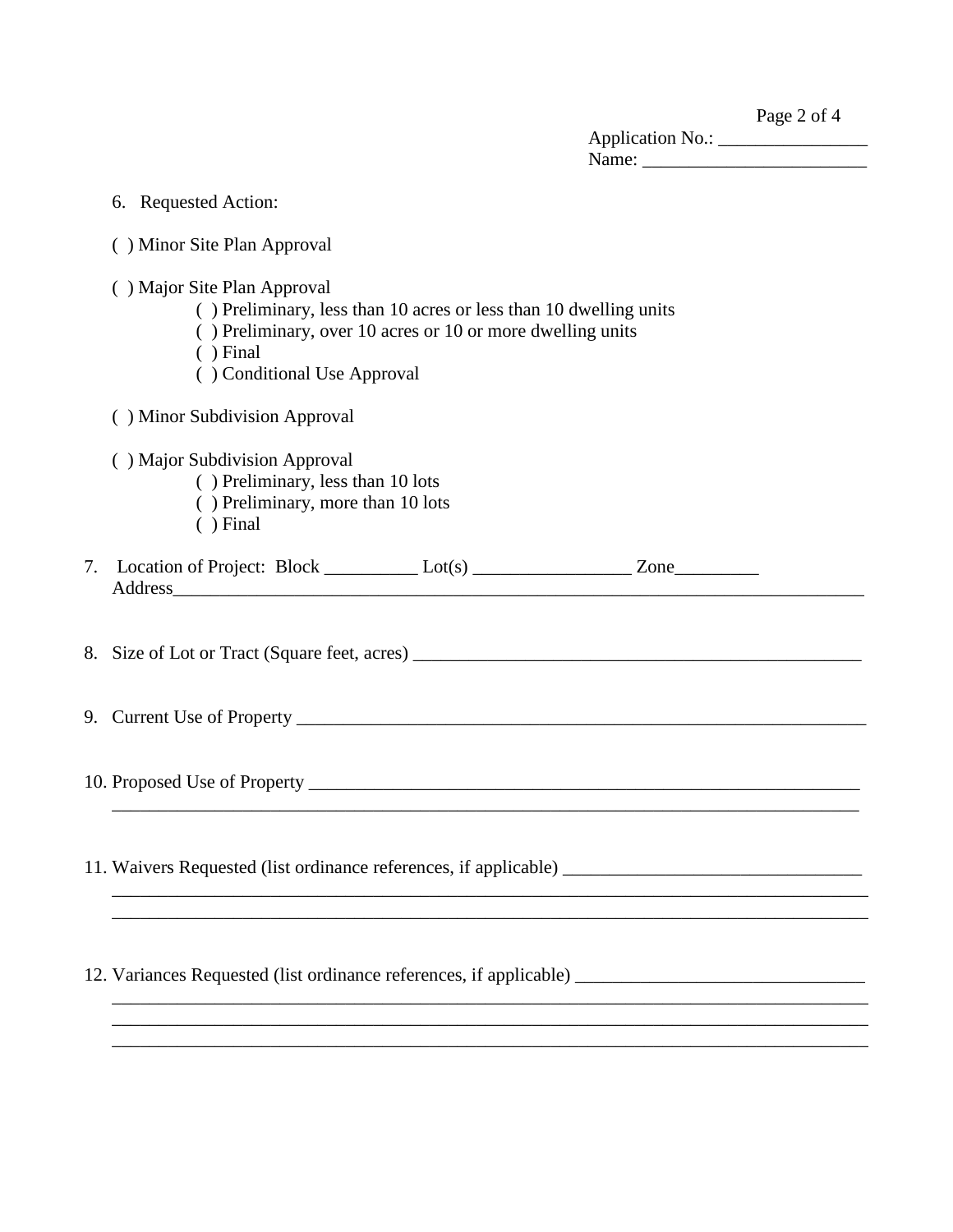Page 3 of 4 Application No.:\_\_\_\_\_\_\_\_\_\_\_\_\_\_\_\_\_\_\_\_ Name: \_\_\_\_\_\_\_\_\_\_\_\_\_\_\_\_\_\_\_\_\_\_\_\_\_\_\_\_

## 13. Project Description

| Item                     |          | <b>Ordinance Requirement</b> | Proposed |          |
|--------------------------|----------|------------------------------|----------|----------|
| a. Number of Lots        |          |                              |          |          |
| b. Lot Sizes, sq. ft.    |          |                              |          |          |
| c. Lot Frontage(s)       |          |                              |          |          |
| $d.$ Lot Depth $(s)$     |          |                              |          |          |
| e. Setbacks:             |          | Building                     | Parking  |          |
|                          | Required | Proposed                     | Required | Proposed |
| Front                    |          |                              |          |          |
| Side, Left               |          |                              |          |          |
| Side, Right              |          |                              |          |          |
| Rear                     |          |                              |          |          |
| f. Height: Stories       |          |                              |          |          |
| Feet                     |          |                              |          |          |
| g. Building Area         |          |                              |          |          |
| h. Building Floor Space  |          |                              |          |          |
| i. Building Coverage %   |          |                              |          |          |
| j. Improved Coverage %   |          |                              |          |          |
| k. Number of Off-Street  |          |                              |          |          |
| <b>Parking Spaces</b>    |          |                              |          |          |
| l. Number of Loading     |          |                              |          |          |
| <b>Spaces</b>            |          |                              |          |          |
| m. Buffers toward        |          |                              |          |          |
| <b>Residential Areas</b> |          |                              |          |          |
| n. Accessory Structures  |          |                              |          |          |
| <b>Setbacks</b>          |          |                              |          |          |
| o. Height                |          |                              |          |          |

14. Utilities: Public Water? \_\_\_\_\_\_\_\_\_\_\_\_\_\_\_\_\_\_ Public Sewer? \_\_\_\_\_\_\_\_\_\_\_\_\_\_\_\_\_\_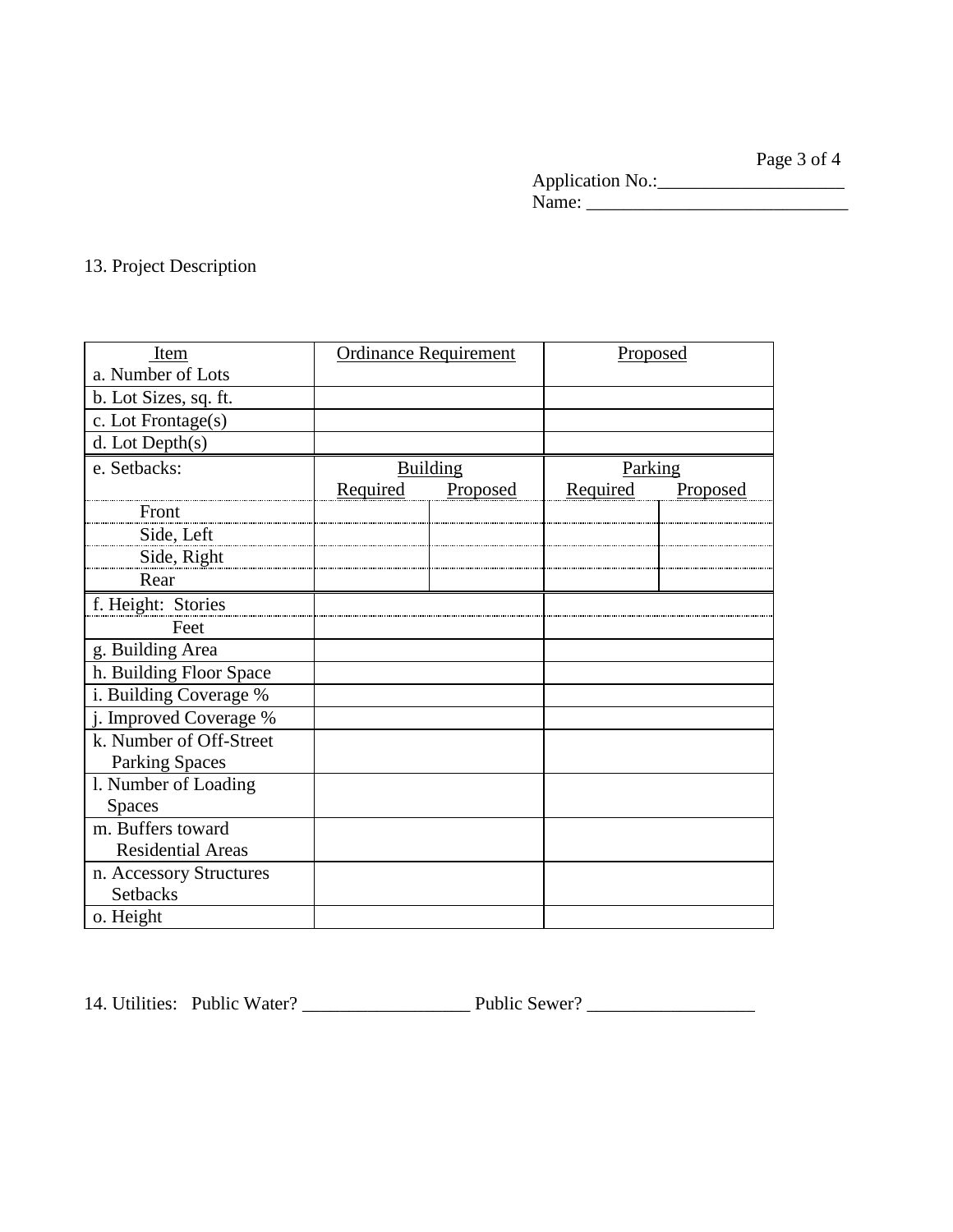Application No.:\_\_\_\_\_\_\_\_\_\_\_\_\_\_\_\_\_\_\_\_\_\_ Name: \_\_\_\_\_\_\_\_\_\_\_\_\_\_\_\_\_\_\_\_\_\_\_\_\_\_\_\_\_\_

| 15. Enclosures<br><b>Attached</b>             | <b>Item</b>                                                        |  |  |  |  |  |
|-----------------------------------------------|--------------------------------------------------------------------|--|--|--|--|--|
| $\left( \ \right)$                            |                                                                    |  |  |  |  |  |
| ( )                                           | <u> 1989 - Johann Barbara, margaret eta biztanleria (h. 1989).</u> |  |  |  |  |  |
| ( )                                           | c. Environmental Impact Statement                                  |  |  |  |  |  |
| ( )                                           | d. Soil Erosion and Sedimentation Control Plan                     |  |  |  |  |  |
| ( )                                           | e. Surface Water Management Plan                                   |  |  |  |  |  |
| ( )                                           | f. Groundwater Management Plan in the Prime Aquifer Area           |  |  |  |  |  |
| ( )                                           | g. Landscaping Plan                                                |  |  |  |  |  |
| $\left( \begin{array}{c} \end{array} \right)$ |                                                                    |  |  |  |  |  |
| ( )                                           | i. Previous Resolutions:                                           |  |  |  |  |  |
| ( )                                           | j. Soil Moving Application                                         |  |  |  |  |  |
| ( )                                           | k. Developer's Agreement                                           |  |  |  |  |  |
| ( )                                           |                                                                    |  |  |  |  |  |
| ( )                                           | m. Checklist                                                       |  |  |  |  |  |
| ( )                                           | n. Notice of Public Hearing Form                                   |  |  |  |  |  |
| $\left( \ \right)$                            | o. List of Surrounding Property Owners                             |  |  |  |  |  |
| ( )                                           |                                                                    |  |  |  |  |  |
|                                               | Date                                                               |  |  |  |  |  |
| Owner's Signature                             | <u> 1989 - Johann Stein, mars an de Brandenburg (b. 1989)</u>      |  |  |  |  |  |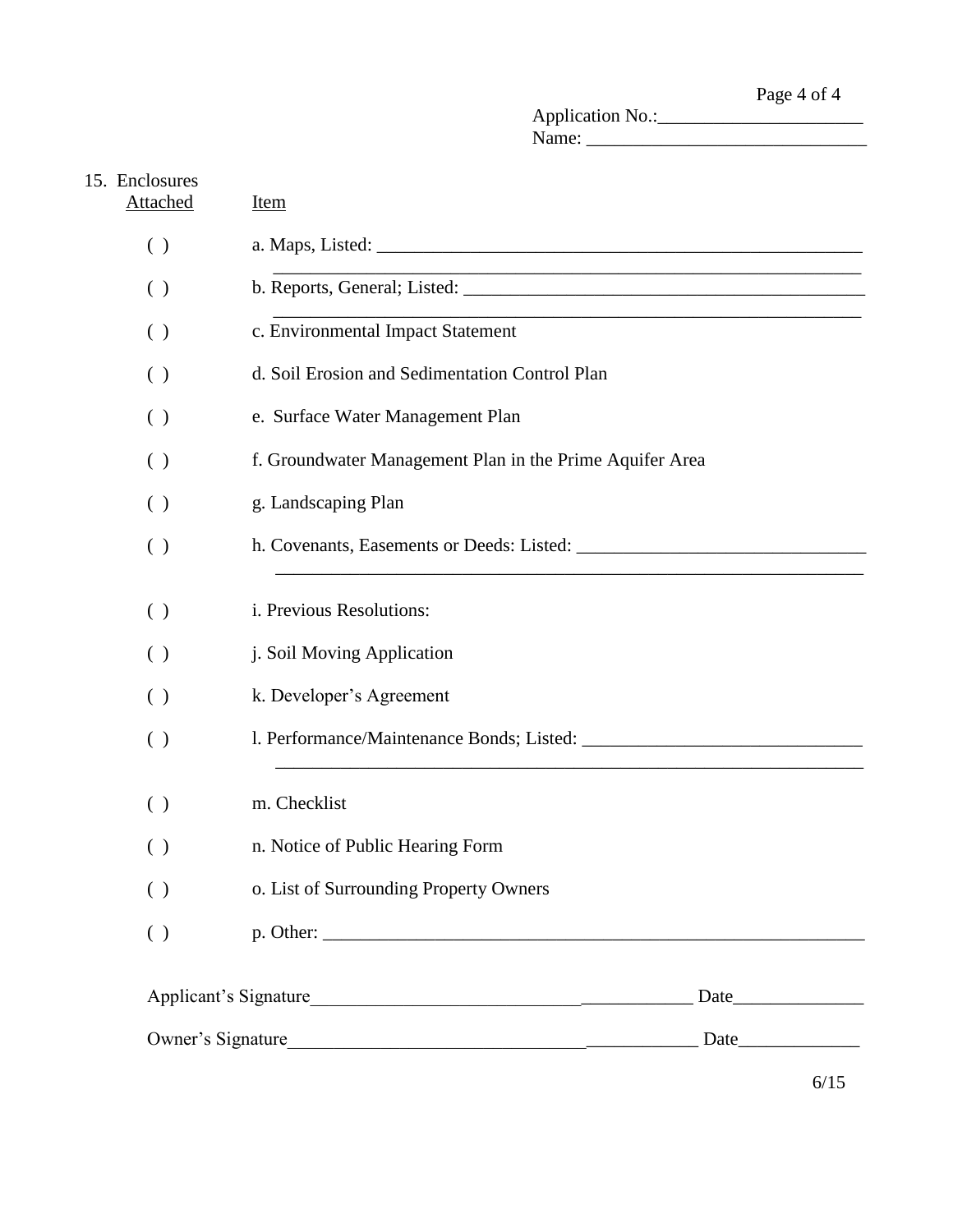#### **FLOOR AREA RATIO CALCULATION (Existing & Proposed) -See Appendix A** FOR A SUBDIVISION WHERE THERE IS AN EXISTING HOUSE

| Owner               |                    |
|---------------------|--------------------|
| Address             |                    |
| <b>Block Number</b> | Lot(s)             |
| Zone                | Permissible FAR, % |

For Proposed House or Addition:

|                                                             |                 |                 | <b>Areas</b>    |                       | (sq. ft.)                |                 |                           |                        |
|-------------------------------------------------------------|-----------------|-----------------|-----------------|-----------------------|--------------------------|-----------------|---------------------------|------------------------|
|                                                             | <b>Basement</b> | <b>Basement</b> | $1st$ Floor     | 1 <sup>st</sup> Floor | 2 <sub>nd</sub><br>Floor | $2nd$ Floor     | $*$ Upper<br><b>Story</b> | *Upper<br><b>Story</b> |
|                                                             | <b>Existing</b> | <b>Proposed</b> | <b>Existing</b> | <b>Proposed</b>       | <b>Existing</b>          | <b>Proposed</b> | <b>Existing</b>           | <b>Proposed</b>        |
| Area of Basic House<br>Footprint                            |                 |                 |                 |                       |                          |                 |                           |                        |
| <b>Additional Factored</b><br>Area for Cathedral<br>Ceiling |                 |                 |                 |                       |                          |                 |                           |                        |
| <b>Additions</b>                                            |                 |                 |                 |                       |                          |                 |                           |                        |
| Over Attached Garage                                        |                 |                 |                 |                       |                          |                 |                           |                        |
| Bay Window                                                  |                 |                 |                 |                       |                          |                 |                           |                        |
| Heated Porches, Entries<br>and Breezeways                   |                 |                 |                 |                       |                          |                 |                           |                        |
| Garage Space Greater<br>than 500 square feet                |                 |                 |                 |                       |                          |                 |                           |                        |
| Roofed Porches,<br>Breezeways & Decks<br>over 500 sq ft     |                 |                 |                 |                       |                          |                 |                           |                        |
| Other                                                       |                 |                 |                 |                       |                          |                 |                           |                        |
| Deductions                                                  |                 |                 |                 |                       |                          |                 |                           |                        |
| <b>SUB-TOTALS</b>                                           |                 |                 |                 |                       |                          |                 |                           |                        |
|                                                             |                 | <b>TOTAL</b>    | <b>FLOOR</b>    | <b>AREA</b>           | (sq. ft.)                |                 |                           |                        |

\* The gross area of the full floor of any story containing a half-story, as defined. Divide the Total Floor Area by the Site Area to get the Actual FAR in percent. **Seal:**

|               | <b>Existing</b>            | <b>Proposed</b> |
|---------------|----------------------------|-----------------|
|               | Total Floor Area (sq. ft.) |                 |
|               |                            |                 |
|               | Actual FAR, %              |                 |
|               |                            |                 |
| Certified by: | Print Name:                |                 |

License #: \_\_\_\_\_\_\_\_\_\_\_\_\_\_\_\_\_\_\_\_\_\_\_\_\_\_\_\_\_\_ Date: \_\_\_\_\_\_\_\_\_\_\_\_\_\_\_\_\_\_\_\_\_\_\_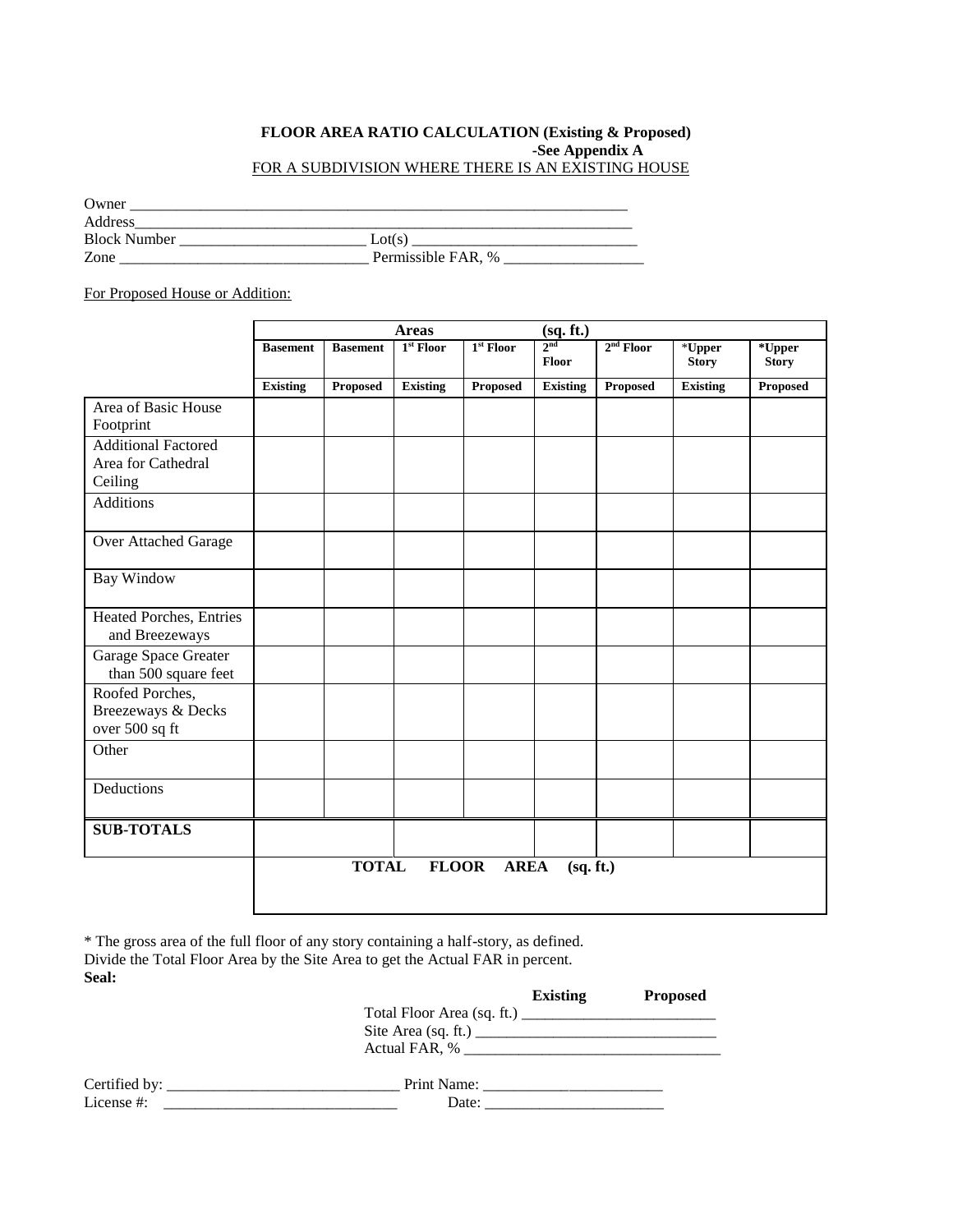#### **FLOOR AREA RATIO CALCULATION (Existing & Proposed) -See Appendix A** FOR A SUBDIVISION WHERE A NEW HOUSE IS TO BE BUILT

| Owner               |                    |
|---------------------|--------------------|
| Address             |                    |
| <b>Block Number</b> | Lot(s)             |
| Zone                | Permissible FAR, % |

For Proposed House or Addition:

|                                                             |                 |                 | <b>Areas</b>    |             | (sq. ft.)                |             |                           |                        |
|-------------------------------------------------------------|-----------------|-----------------|-----------------|-------------|--------------------------|-------------|---------------------------|------------------------|
|                                                             | <b>Basement</b> | <b>Basement</b> | $1st$ Floor     | $1st$ Floor | $2^{\text{nd}}$<br>Floor | $2nd$ Floor | $*$ Upper<br><b>Story</b> | *Upper<br><b>Story</b> |
|                                                             | <b>Existing</b> | Proposed        | <b>Existing</b> | Proposed    | <b>Existing</b>          | Proposed    | <b>Existing</b>           | Proposed               |
| Area of Basic House<br>Footprint                            |                 |                 |                 |             |                          |             |                           |                        |
| <b>Additional Factored</b><br>Area for Cathedral<br>Ceiling |                 |                 |                 |             |                          |             |                           |                        |
| <b>Additions</b>                                            |                 |                 |                 |             |                          |             |                           |                        |
| Over Attached Garage                                        |                 |                 |                 |             |                          |             |                           |                        |
| <b>Bay Window</b>                                           |                 |                 |                 |             |                          |             |                           |                        |
| Heated Porches, Entries<br>and Breezeways                   |                 |                 |                 |             |                          |             |                           |                        |
| Garage Space Greater<br>than 500 square feet                |                 |                 |                 |             |                          |             |                           |                        |
| Roofed Porches,<br>Breezeways & Decks<br>over 500 sq ft     |                 |                 |                 |             |                          |             |                           |                        |
| Other                                                       |                 |                 |                 |             |                          |             |                           |                        |
| Deductions                                                  |                 |                 |                 |             |                          |             |                           |                        |
| <b>SUB-TOTALS</b>                                           |                 |                 |                 |             |                          |             |                           |                        |
|                                                             |                 | <b>TOTAL</b>    | <b>FLOOR</b>    | <b>AREA</b> | (sq. ft.)                |             |                           |                        |

\* The gross area of the full floor of any story containing a half-story, as defined. Divide the Total Floor Area by the Site Area to get the Actual FAR in percent. **Seal:**

|            | <b>Existing</b>                                                                   | <b>Proposed</b> |
|------------|-----------------------------------------------------------------------------------|-----------------|
|            | Total Floor Area (sq. ft.) $\qquad \qquad$<br>Site Area (sq. ft.) $\qquad \qquad$ |                 |
| License #: | Date:                                                                             |                 |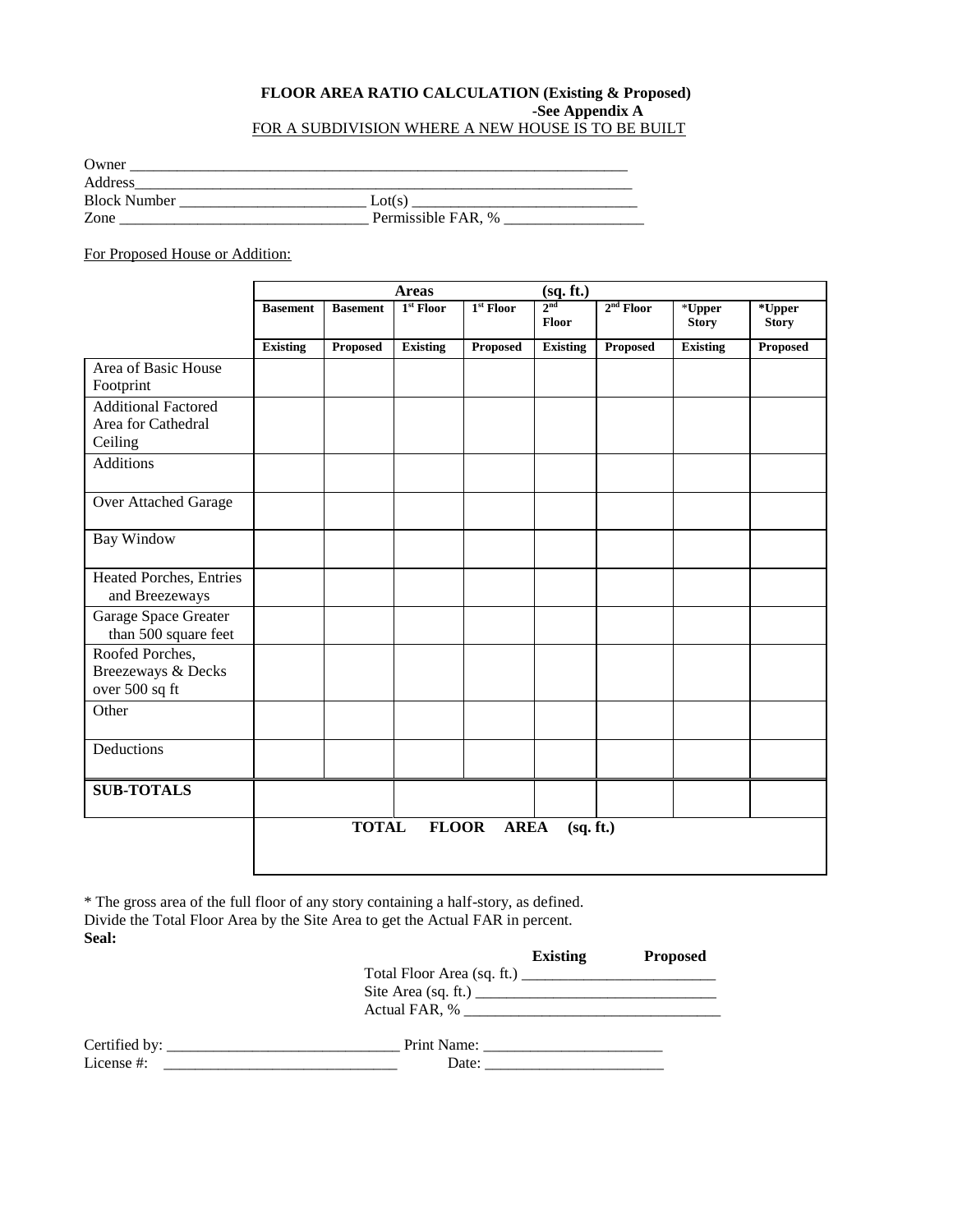## **BOROUGH OF MOUNTAIN LAKES Mountain Lakes, NJ 07046**

#### NOTICE OF PUBLIC HEARING

| <b>Owner of Premises:</b><br>,我们也不能在这里的时候,我们也不能在这里的时候,我们也不能会在这里的时候,我们也不能会在这里的时候,我们也不能会在这里的时候,我们也不能会在这里的时候,我们也不                                                                                                                                                                                                      |  |
|---------------------------------------------------------------------------------------------------------------------------------------------------------------------------------------------------------------------------------------------------------------------------------------------------------------------|--|
|                                                                                                                                                                                                                                                                                                                     |  |
| Please take notice that the undersigned has filed an application with the Mountain Lakes<br>() Planning Board or () Zoning Board of Adjustment for: ________________________                                                                                                                                        |  |
|                                                                                                                                                                                                                                                                                                                     |  |
| ,我们也不会有什么。""我们的人,我们也不会有什么?""我们的人,我们也不会有什么?""我们的人,我们也不会有什么?""我们的人,我们也不会有什么?""我们的人                                                                                                                                                                                                                                    |  |
|                                                                                                                                                                                                                                                                                                                     |  |
|                                                                                                                                                                                                                                                                                                                     |  |
| A public hearing has been scheduled for ___________________________ in the Borough Hall, 400 Boulevard                                                                                                                                                                                                              |  |
| Mountain Lakes, N.J. for 7:30 p.m., and when the case is called you may appear and be heard either in<br>person or by agent or attorney and present any comments which you may have with respect to the<br>granting of the relief sought in the petition. This notice is given by the applicant, as required by the |  |

Municipal Land Use Law (MLUL).

\_\_\_\_\_\_\_\_\_\_\_\_\_\_\_\_\_\_\_\_\_\_\_\_\_\_\_\_\_\_\_\_\_\_\_\_\_\_\_\_

The application and documents relating to said application are on file with the Planning Board at the Borough Hall and may be examined during their regular business hours of 8:45 am and 4:00 pm.

Respectfully,

(Applicant)

Application No.